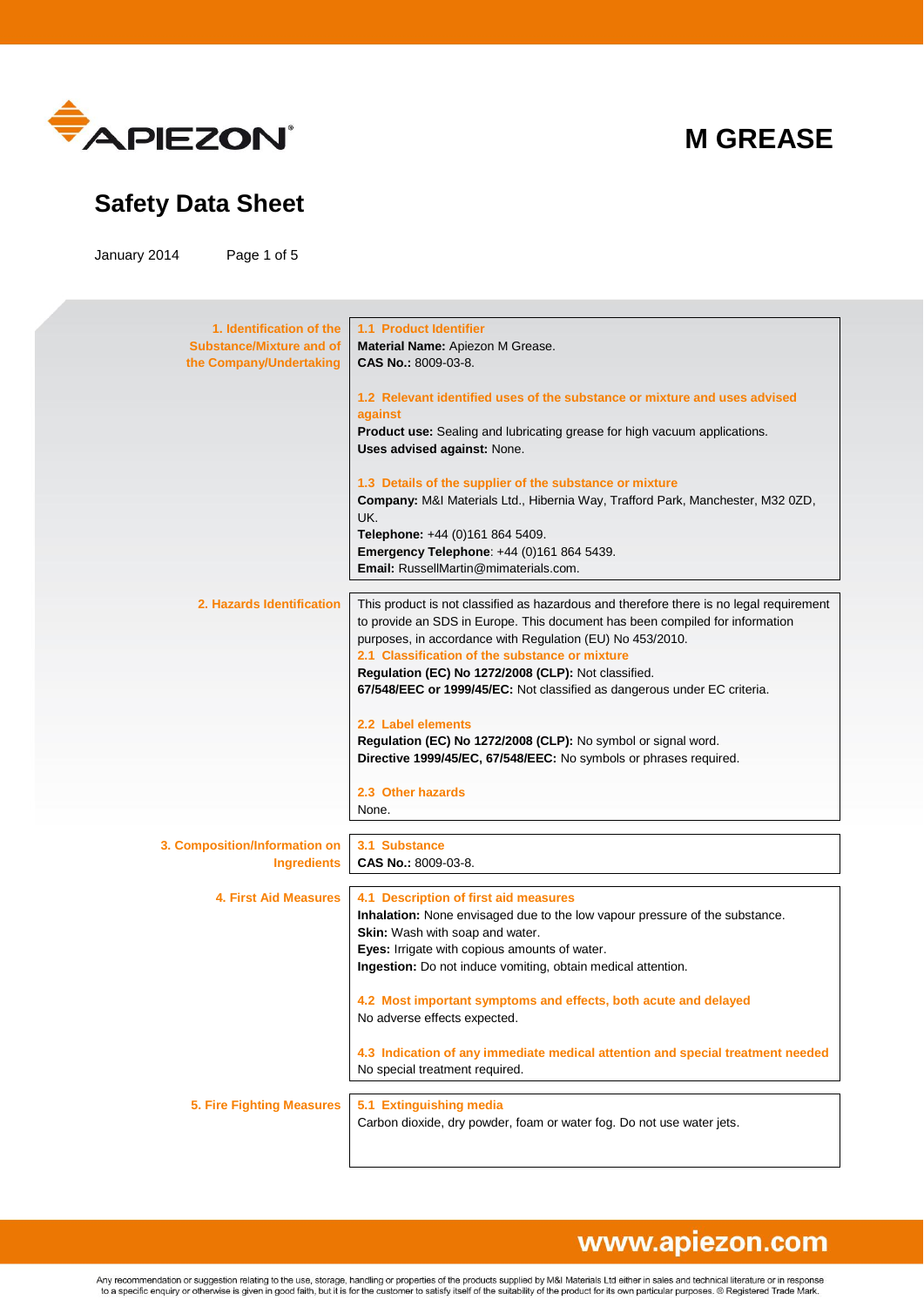

### **Safety Data Sheet**

January 2014 Page 2 of 5

|                                                     | 5.2 Special hazards arising from the substance or mixture<br>None.                                                                           |
|-----------------------------------------------------|----------------------------------------------------------------------------------------------------------------------------------------------|
|                                                     | 5.3 Advice for fire fighters                                                                                                                 |
|                                                     | No special precautions are required.                                                                                                         |
| <b>6. Accidental Release</b><br><b>Measures</b>     | 6.1 Personal precautions, protective equipment and emergency procedures<br>Spilt product constitutes a slip hazard. Avoid contact with eyes. |
|                                                     | <b>6.2 Environmental precautions</b>                                                                                                         |
|                                                     | No special precautions required.                                                                                                             |
|                                                     | 6.3 Methods and material for containment and cleaning up                                                                                     |
|                                                     | Can be wiped from surfaces and residues cleaned with water and detergent.                                                                    |
| 7. Handling and Storage                             | 7.1 Precautions for safe handling                                                                                                            |
|                                                     | No special precautions required.                                                                                                             |
|                                                     |                                                                                                                                              |
|                                                     | 7.2 Conditions for safe storage, including any incompatibilities<br>No special precautions required.                                         |
|                                                     |                                                                                                                                              |
|                                                     | 7.3 Specific end use(s)                                                                                                                      |
|                                                     | No special precautions required.                                                                                                             |
|                                                     |                                                                                                                                              |
| 8. Exposure Controls/<br><b>Personal Protection</b> | 8.1 Control parameters                                                                                                                       |
|                                                     | No relevant control parameters.                                                                                                              |
|                                                     | <b>8.2 Exposure controls</b>                                                                                                                 |
|                                                     | The level of controls depends on the use. In most cases very small quantities of                                                             |
|                                                     | material are used. Eye washes should be available for emergency use.                                                                         |
|                                                     | Respiratory protection: None required.                                                                                                       |
|                                                     | Hand protection: Wash hands after use. For prolonged or repeated skin contact<br>gloves are recommended.                                     |
|                                                     | Eye protection: None required.                                                                                                               |
|                                                     |                                                                                                                                              |
| 9. Physical and Chemical                            | 9.1 Information on basic physical and chemical properties                                                                                    |
| <b>Properties</b>                                   | Appearance: Semi-solid yellow grease.                                                                                                        |
|                                                     | Odour: None.<br>pH: Not applicable.                                                                                                          |
|                                                     | Meltina point: 40 to 60°C.                                                                                                                   |
|                                                     | Initial boiling point and boiling range: >450°C.                                                                                             |
|                                                     | Flash point: >200°C.                                                                                                                         |
|                                                     | Flammability (solid, gas): Data not available.                                                                                               |
|                                                     | Upper/lower flammability or explosive limits: Data not available.<br>Vapour pressure: 1.7 x 10 <sup>-9</sup> Torr at 20°C.                   |
|                                                     | Vapour density: Not applicable.                                                                                                              |
|                                                     | Relative density: 0.894 at 20°C.                                                                                                             |
|                                                     | Water solubility: Insoluble.                                                                                                                 |
|                                                     | Solubility: Soluble in aromatic hydrocarbon solvents.                                                                                        |
|                                                     |                                                                                                                                              |

### www.apiezon.com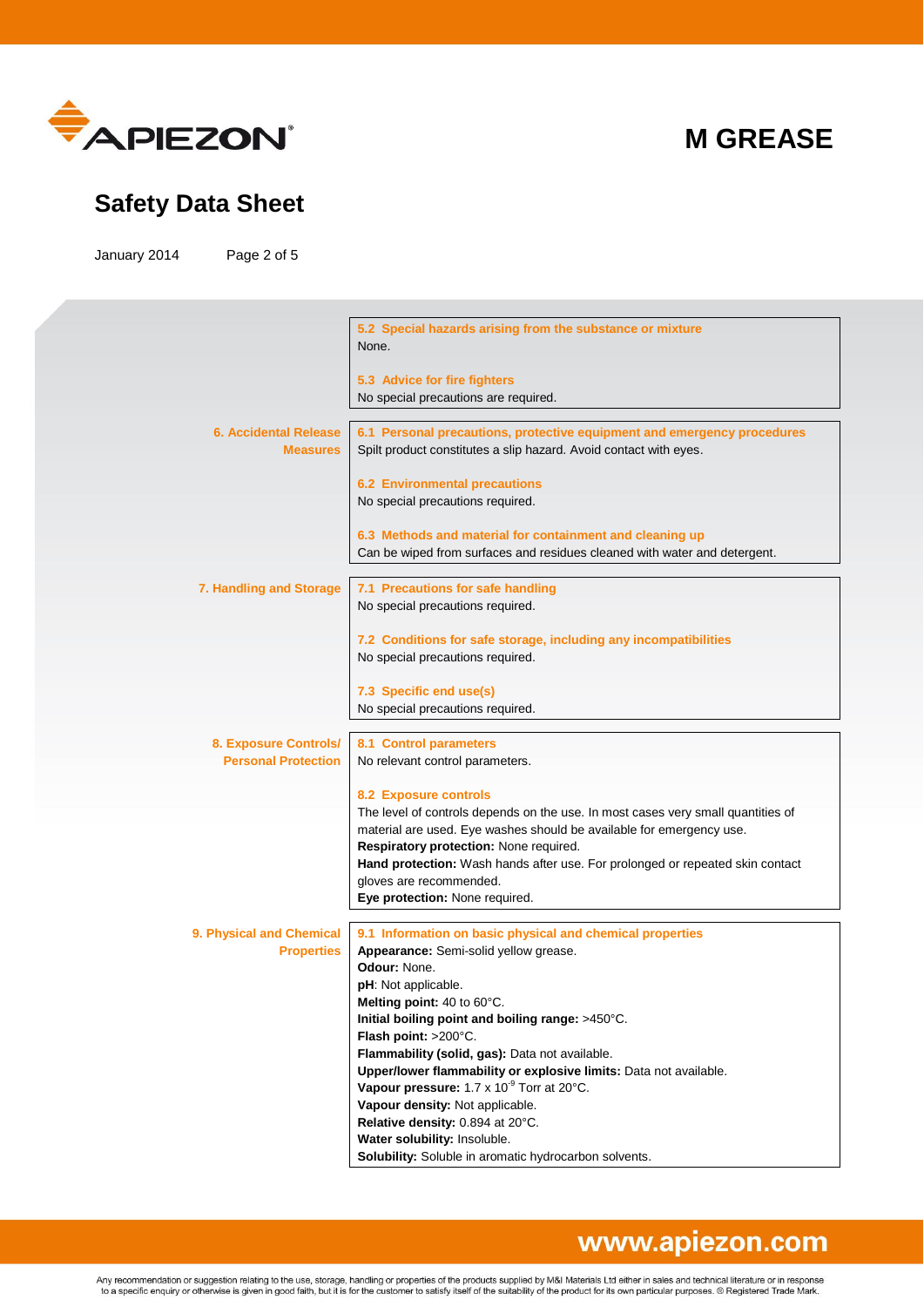

### **Safety Data Sheet**

January 2014 Page 3 of 5

|                                   | Partition coefficient: n-octanol/water: Data not available.                               |
|-----------------------------------|-------------------------------------------------------------------------------------------|
|                                   | Auto-ignition temperature: >250°C.                                                        |
|                                   | Decomposition temperature: Data not available.                                            |
|                                   | Viscosity: Not applicable.                                                                |
|                                   | Explosive properties: Data not available.                                                 |
|                                   | Oxidising properties: Data not available.                                                 |
|                                   |                                                                                           |
|                                   | 9.2 Other information                                                                     |
|                                   | Not applicable.                                                                           |
|                                   |                                                                                           |
| 10. Stability and Reactivity      | 10.1 Reactivity                                                                           |
|                                   | Stable under normal conditions of use.                                                    |
|                                   |                                                                                           |
|                                   | 10.2 Chemical stability                                                                   |
|                                   | Stable under normal conditions of use.                                                    |
|                                   |                                                                                           |
|                                   | 10.3 Possibility of hazardous reactions                                                   |
|                                   | Data not available.                                                                       |
|                                   |                                                                                           |
|                                   | <b>10.4 Conditions to avoid</b>                                                           |
|                                   | Temperatures >120°C.                                                                      |
|                                   |                                                                                           |
|                                   | 10.5 Incompatible materials<br>Strong oxidising agents.                                   |
|                                   |                                                                                           |
|                                   | 10.6 Hazardous decomposition products                                                     |
|                                   | None.                                                                                     |
|                                   |                                                                                           |
| 11. Toxicological Information     | 11.1 Information on toxicological effects                                                 |
|                                   | Likely routes of exposure: Skin and eyes are the most likely routes for exposure.         |
|                                   | Accidental ingestion may occur. Inhalation is not expected to be a relevant route of      |
|                                   | exposure.                                                                                 |
|                                   | Acute oral toxicity: Low toxicity: LD50 >2000mg/kg.                                       |
|                                   | Acute dermal toxicity: Expected to be of low toxicity: LD50 >2000mg/kg.                   |
|                                   | Acute inhalation toxicity: Low volatility makes inhalation unlikely.                      |
|                                   | Skin corrosion/irritation: Repeated and prolonged skin contact may cause dry skin         |
|                                   | or irritation.                                                                            |
|                                   | Eye corrosion/irritation: May cause transient irritation.                                 |
|                                   | Respiratory or skin sensitisation: Not expected to be a skin sensitiser.                  |
|                                   | Aspiration hazard: Not considered an aspiration hazard.                                   |
|                                   | Carcinogenicity/mutagenicity: Not considered a mutagenic hazard or carcinogen.            |
|                                   | Note N: The classification as a carcinogen need not apply if the full refining history is |
|                                   | known and it can be shown that the substance from which it is produced is not a           |
|                                   | carcinogen.                                                                               |
|                                   |                                                                                           |
| <b>12. Ecological Information</b> | When used and/or disposed of as indicated no adverse environmental effects are            |
|                                   | foreseen. Ecotoxicological effects based on knowledge of similar substances.              |
|                                   |                                                                                           |
|                                   | 12.1 Toxicity<br>Expected to be practically non-toxic.                                    |

### www.apiezon.com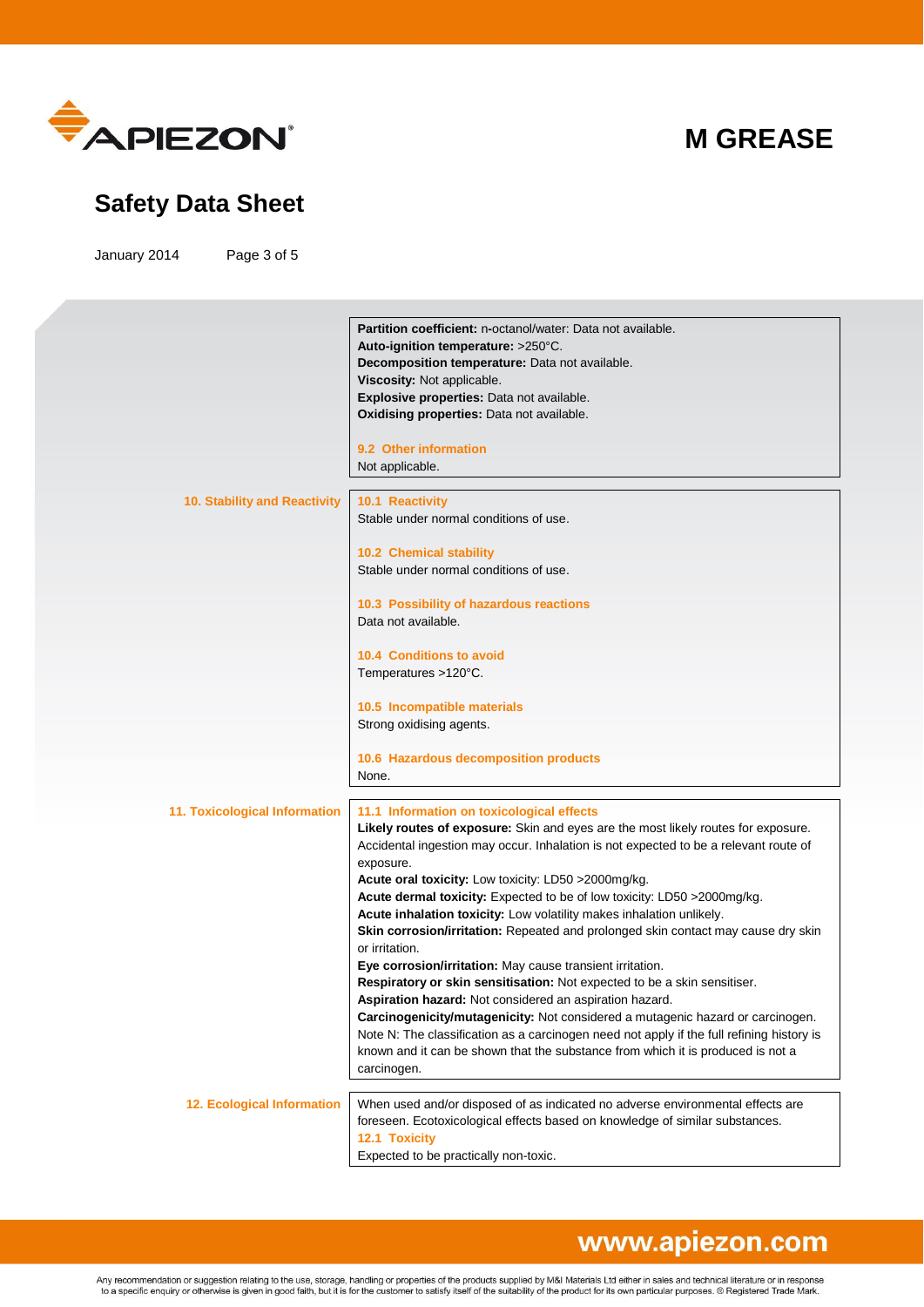

### **Safety Data Sheet**

January 2014 Page 4 of 5

|                                    | 12.2 Persistence and degradability<br>Inherently biodegradable.                                                                                                                                     |
|------------------------------------|-----------------------------------------------------------------------------------------------------------------------------------------------------------------------------------------------------|
|                                    | 12.3 Bioaccumulative potential<br>Has the potential to bioaccumulate.                                                                                                                               |
|                                    | 12.4 Mobility in soil<br>Product has low mobility in soil.                                                                                                                                          |
|                                    | 12.5 Results of PBT and vPvB assessment<br>The product does not meet criteria for toxicity which requires further assessment. It is                                                                 |
|                                    | not considered PBT or vPvB.<br>12.6 Other adverse effects                                                                                                                                           |
|                                    | No other adverse effects envisaged.                                                                                                                                                                 |
| <b>13. Disposal Considerations</b> | 13.1 Waste treatment methods<br>Product and packaging must be disposed of in accordance with local and national<br>regulations. May be incinerated. Unused product may be returned for reclamation. |
| <b>14. Transport Information</b>   | Not classified as hazardous under air (ICAO/IATA), sea (IMDG), road (ADR) or rail<br>(RID) regulations.<br>14.1 UN number<br>Not relevant.                                                          |
|                                    | 14.2 UN proper shipping name<br>Not relevant.                                                                                                                                                       |
|                                    | 14.3 Transport hazard class<br>Not relevant.                                                                                                                                                        |
|                                    | 14.4 Packing group<br>Not relevant.                                                                                                                                                                 |
|                                    | <b>14.5 Environmental hazards</b><br>Not relevant.                                                                                                                                                  |
|                                    | 14.6 Special precautions for user<br>Not relevant.                                                                                                                                                  |
| 15. Regulatory Information         | 15.1 Safety, health and environmental regulations/legislation specific for the<br>substance or mixture<br>Product is not subject to Authorisation under REACH.                                      |
|                                    | 15.2 Chemical safety assessment<br>A chemical safety assessment has been performed for this substance.                                                                                              |
| <b>16. Other Information</b>       | Compiled according to regulation 1907/EC/2006.                                                                                                                                                      |

# www.apiezon.com